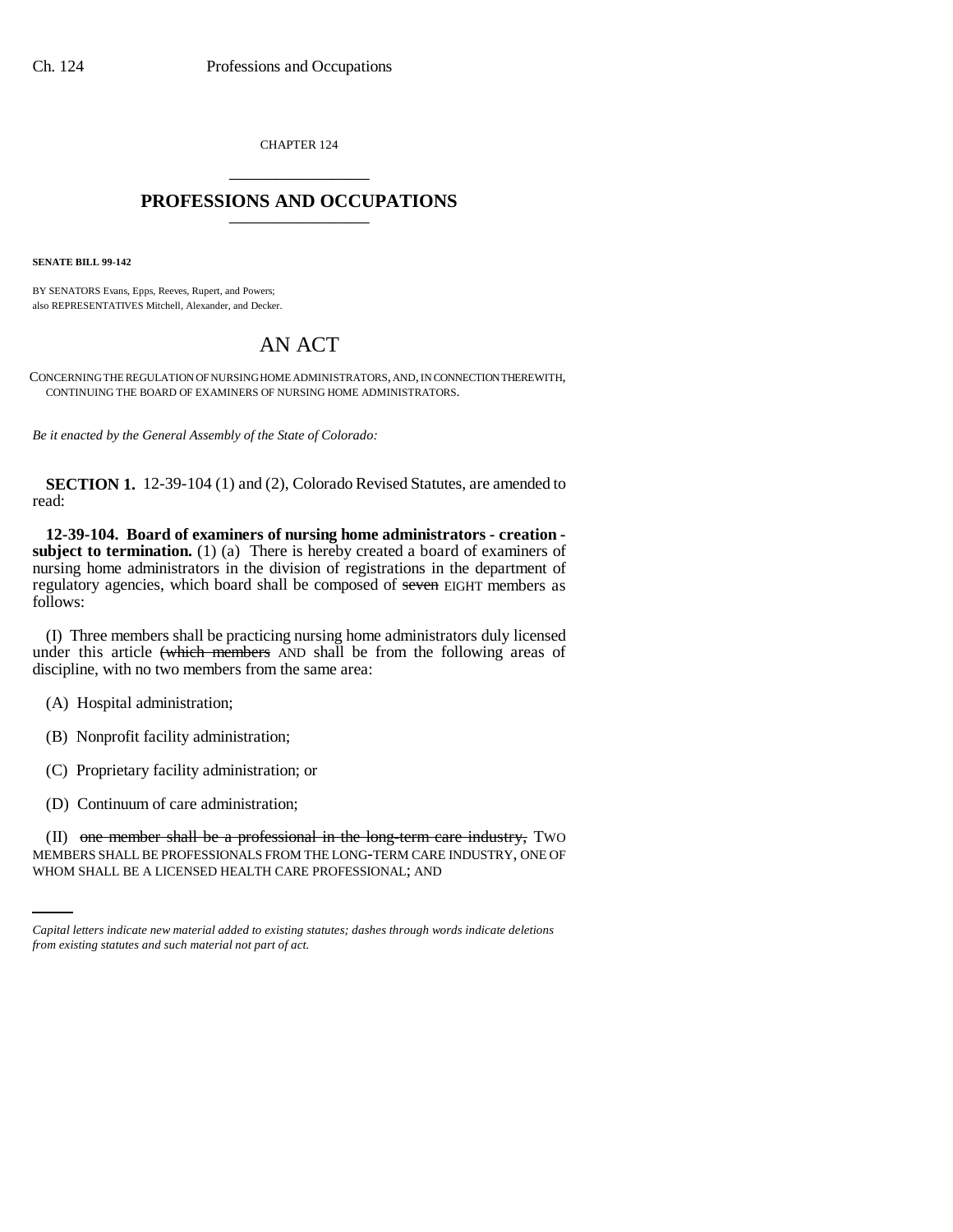(III) Three members shall be representative of the public at large.

(b) No more than three of the members of the board shall be officials or full-time employees of state government or local governments. The term of office for each member of the board shall be three FOUR years. No member of the board shall serve more than two consecutive terms. All the members of the board shall be residents of this state.

(2) Appointments to the board shall be made by the governor. The governor may remove any board member for negligence, incompetency, unprofessional conduct, or willful misconduct. Actions constituting neglect of duty shall include but not be limited to the failure to attend three consecutive UNEXCUSED ABSENCES FROM SCHEDULED meetings in any one calendar year. Appointments to fill vacancies shall be made for the remainder of the unexpired term. A member who is a practicing nursing home administrator OR LONG-TERM CARE PROFESSIONAL shall serve for a full term even ONLY if, during such term, such member ceases to be a practicing nursing home administrator IS ACTIVELY EMPLOYED AS A PRACTICING MEMBER OF HIS OR HER PROFESSION WITHOUT A LAPSE OF EMPLOYMENT GREATER THAN ONE HUNDRED TWENTY DAYS.

**SECTION 2.** Article 39 of title 12, Colorado Revised Statutes, is amended BY THE ADDITION OF A NEW SECTION to read:

**12-39-104.5. Qualifications of board members.** (1) A NURSING HOME ADMINISTRATOR SHALL BE QUALIFIED TO BE APPOINTED TO THE BOARD IF SUCH PERSON:

(a) IS A LEGAL RESIDENT OF COLORADO;

(b) IS CURRENTLY LICENSED AS A NURSING HOME ADMINISTRATOR;

(c) HAS BEEN ACTIVELY ENGAGED AS A LICENSED NURSING HOME ADMINISTRATOR IN THIS STATE FOR AT LEAST FIVE YEARS.

(2) NOTWITHSTANDING SUBSECTION (1) OF THIS SECTION, A PERSON CONVICTED OF A FELONY IN COLORADO OR ANY OTHER STATE OR OF VIOLATING THIS ARTICLE OR ANY LAW GOVERNING THE PRACTICE OF NURSING HOME ADMINISTRATORS SHALL NOT BE APPOINTED TO OR SERVE ON THE BOARD.

**SECTION 3. Repeal.** 12-39-105 (2), Colorado Revised Statutes, is repealed as follows:

**12-39-105. Powers and duties of the board.** (2)  $\left(\frac{a}{b}\right)$  The board shall consider without limitation all of the following in making any determination to initiate disciplinary action whether based on a specific complaint or as an outcome of survey results by the department of public health and environment:

(I) Any information provided to the board by the nursing home administrator;

(II) The facts as stated in reports received that occurred during the time a nursing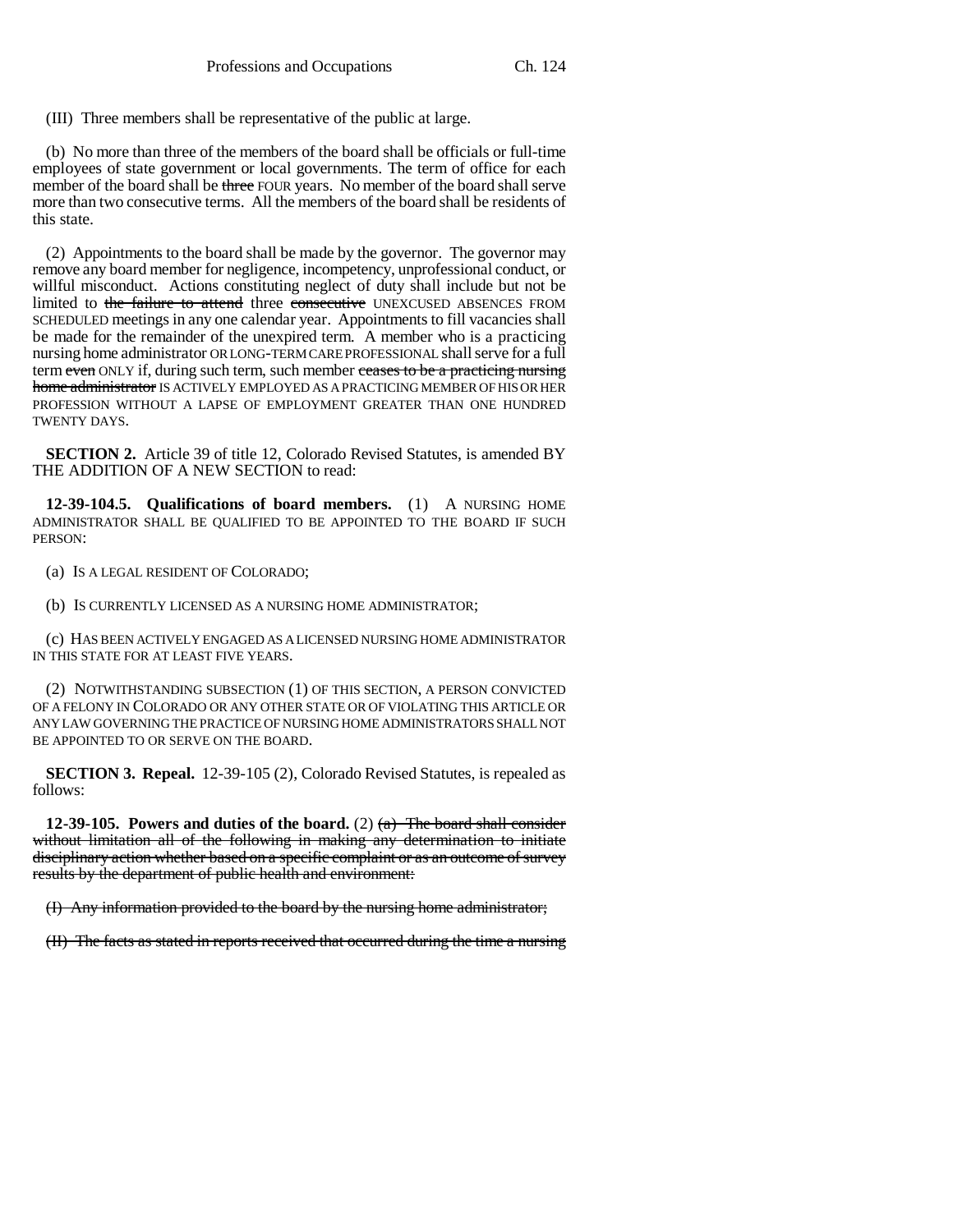home administrator was serving in the capacity of nursing home administrator in the facility;

(III) Whether the nursing home administrator could have or should have prevented the circumstances which resulted in the investigation.

(b) Prior to making a final determination to initiate action against a nursing home administrator, the board shall notify such administrator that the board is considering action and provide the administrator with an opportunity to show just cause why remedial or disciplinary action should not be initiated.

**SECTION 4.** 12-39-106, Colorado Revised Statutes, is amended to read:

**12-39-106. Qualifications for admission to examination.** (1) The board shall admit to examination for licensure as a nursing home administrator any applicant who pays a fee as determined by the board, who submits evidence of suitability prescribed by the board, and who is at least twenty-one years old; except that no applicant for a license as a nursing home administrator shall be admitted to such licensing examination, nor shall such applicant be entitled to or be granted a license as a nursing home administrator, unless such applicant submits written evidence, on forms provided by the board, of successful completion of two years of college level study in an accredited institution of higher education in areas relating to health care or hospital administration. OF AGE OR OLDER, AND WHO PROVIDES WRITTEN DOCUMENTATION THAT THE APPLICANT MEETS ONE OF THE FOLLOWING REQUIREMENTS:

(a) THE APPLICANT HAS SUCCESSFULLY COMPLETED THE ADMINISTRATOR-IN-TRAINING PROGRAM PURSUANT TO SECTION 12-39-107; OR

(b) THE APPLICANT HAS SUCCESSFULLY COMPLETED A BACHELOR'S DEGREE IN BUSINESS ADMINISTRATION, PUBLIC HEALTH ADMINISTRATION, HEALTH ADMINISTRATION, OR ANY DEGREE OR DEGREES DEEMED APPROPRIATE BY THE BOARD; OR

(c) THE APPLICANT HAS SUCCESSFULLY COMPLETED AN ASSOCIATE'S DEGREE OR HIGHER DEGREE IN A HEALTH-CARE RELATED FIELD AND HAS A MINIMUM OF TWO YEARS EXPERIENCE IN SUPERVISION OR ADMINISTRATION IN A NURSING HOME OR HOSPITAL. FOR THE PURPOSES OF THIS SECTION, A REGISTERED NURSE WHO IS A GRADUATE OF A THREE-YEAR DIPLOMA PROGRAM SHALL BE CONSIDERED TO HAVE MET THE ASSOCIATE DEGREE REQUIREMENT.

(2) Any person who applies for examination pursuant to subsection  $(1)$  of this section shall also be subject to the requirements of section 12-39-107. FAILURE TO PROVIDE A WRITTEN STATEMENT THAT THE APPLICANT MEETS THE REQUIREMENTS OF SUBSECTION (1) OF THIS SECTION WILL MAKE THE APPLICANT INELIGIBLE FOR ADMITTANCE TO THE LICENSING EXAMINATION, AND THE APPLICANT SHALL NOT BE ENTITLED TO OR BE GRANTED A LICENSE AS A NURSING HOME ADMINISTRATOR.

(3) Any person who applies for examination pursuant to subsection  $(1)$  of this section, in lieu of the educational requirements provided for therein, may submit evidence satisfactory to the board that such applicant has obtained two years of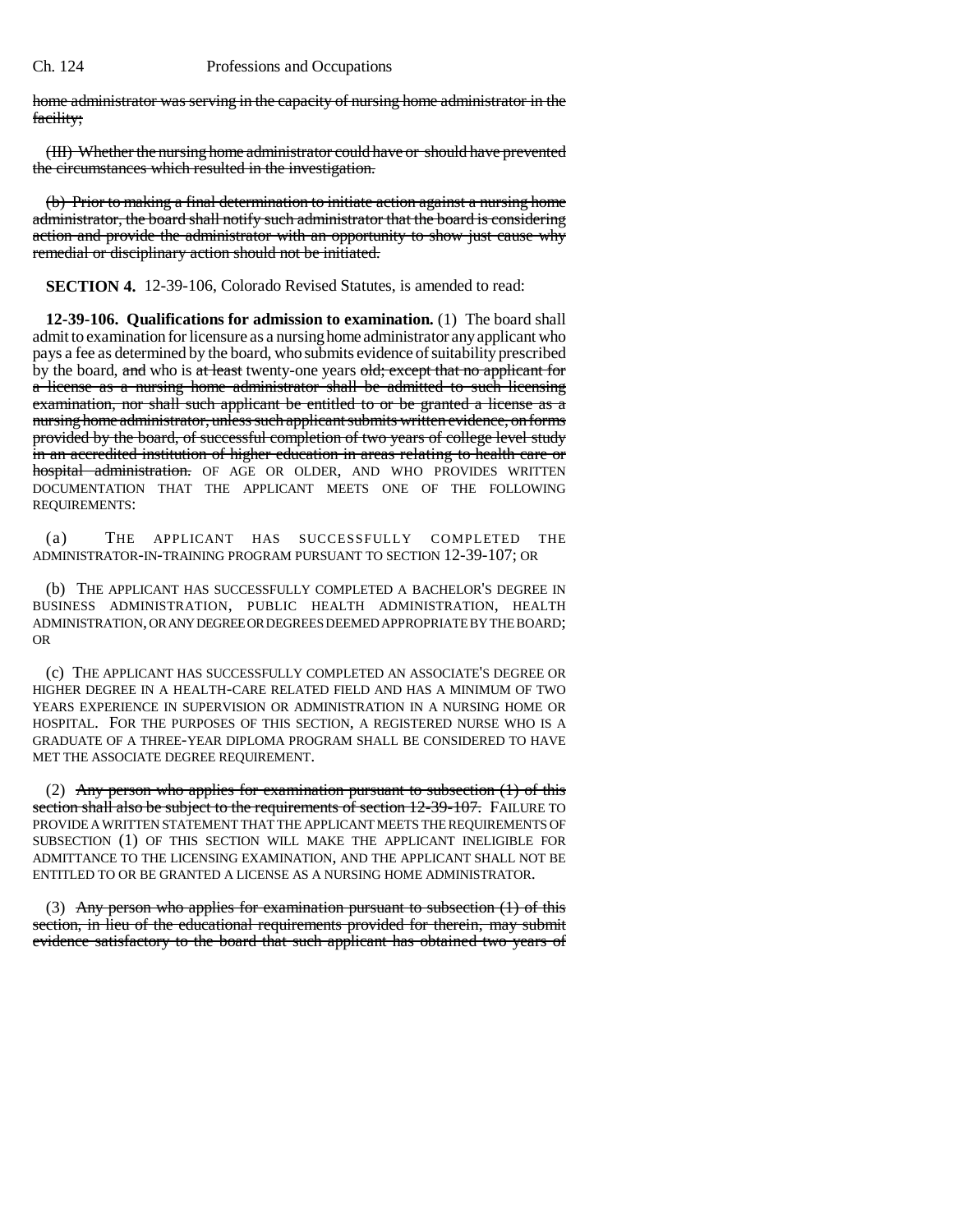satisfactory practical experience in nursing home administration or in a comparable health management and administrative area for each year of required college level study if in compliance with federal requirements.

**SECTION 5.** 12-39-107 (1) and (5), Colorado Revised Statutes, are amended to read:

**12-39-107. Administrator-in-training.** (1) Every applicant for a nursing home administrator license who has otherwise qualified under the provisions of section 12-39-106 shall be granted admission to the administrator-in-training program in accordance with the rules of the board. AN APPLICANT FOR A NURSING HOME ADMINISTRATOR'S LICENSE WHO MEETS THE BOARD'S CRITERIA FOR EDUCATION AND EXPERIENCE, PURSUANT TO SECTION 12-39-107.5, MAY BE GRANTED ADMISSION INTO THE NURSING HOME ADMINISTRATOR-IN-TRAINING PROGRAM. Upon successful completion of the two-thousand-hour training period, said applicant shall be eligible to take the examination.

(5) This section shall not apply to the following:

(a) Individuals who have obtained a bachelor's degree in business administration, public health administration, health administration, or any other related degree or degrees deemed appropriate by the board;

(b) Individuals who have obtained an associate degree in a health care-related field and who have also obtained a minimum of two years experience in supervision or administration in a nursing home or hospital. For purposes of this section, a registered nurse who is a graduate of a three-year diploma program shall be considered to have met the associate degree requirement.

**SECTION 6.** Article 39 of title 12, Colorado Revised Statutes, is amended BY THE ADDITION OF NEW SECTION to read:

**12-39-107.5. Board to promulgate rules.** THE BOARD SHALL PROMULGATE RULES DEFINING THE CRITERIA FOR THE EDUCATION AND EXPERIENCE NECESSARY FOR ADMITTANCE TO THE ADMINISTRATOR-IN-TRAINING PROGRAM. THE BOARD SHALL FURNISH COPIES OF THE APPROPRIATE RULES TO MEMBERS OF THE PUBLIC UPON REQUEST. SUCH CRITERIA FOR THE EDUCATION AND EXPERIENCE NECESSARY FOR ADMITTANCE TO THE ADMINISTRATOR-IN-TRAINING PROGRAM SHALL NOT EXCEED SUCCESSFUL COMPLETION OF TWO YEARS OF COLLEGE LEVEL STUDY IN AN ACCREDITED INSTITUTION OF HIGHER EDUCATION IN AREAS RELATING TO HEALTH CARE OR TWO YEARS OF BOARD APPROVED EXPERIENCE IN NURSING HOME ADMINISTRATION OR COMPARABLE HEALTH MANAGEMENT EXPERIENCE FOR EACH YEAR OF REQUIRED EDUCATION.

**SECTION 7.** 12-39-121 (1), Colorado Revised Statutes, is amended to read:

**12-39-121. Repeal of article.** (1) This article is repealed, effective July 1, 1999 2009.

**SECTION 8. Repeal.** 24-34-104 (28) (c) (I), Colorado Revised Statutes, is repealed as follows: